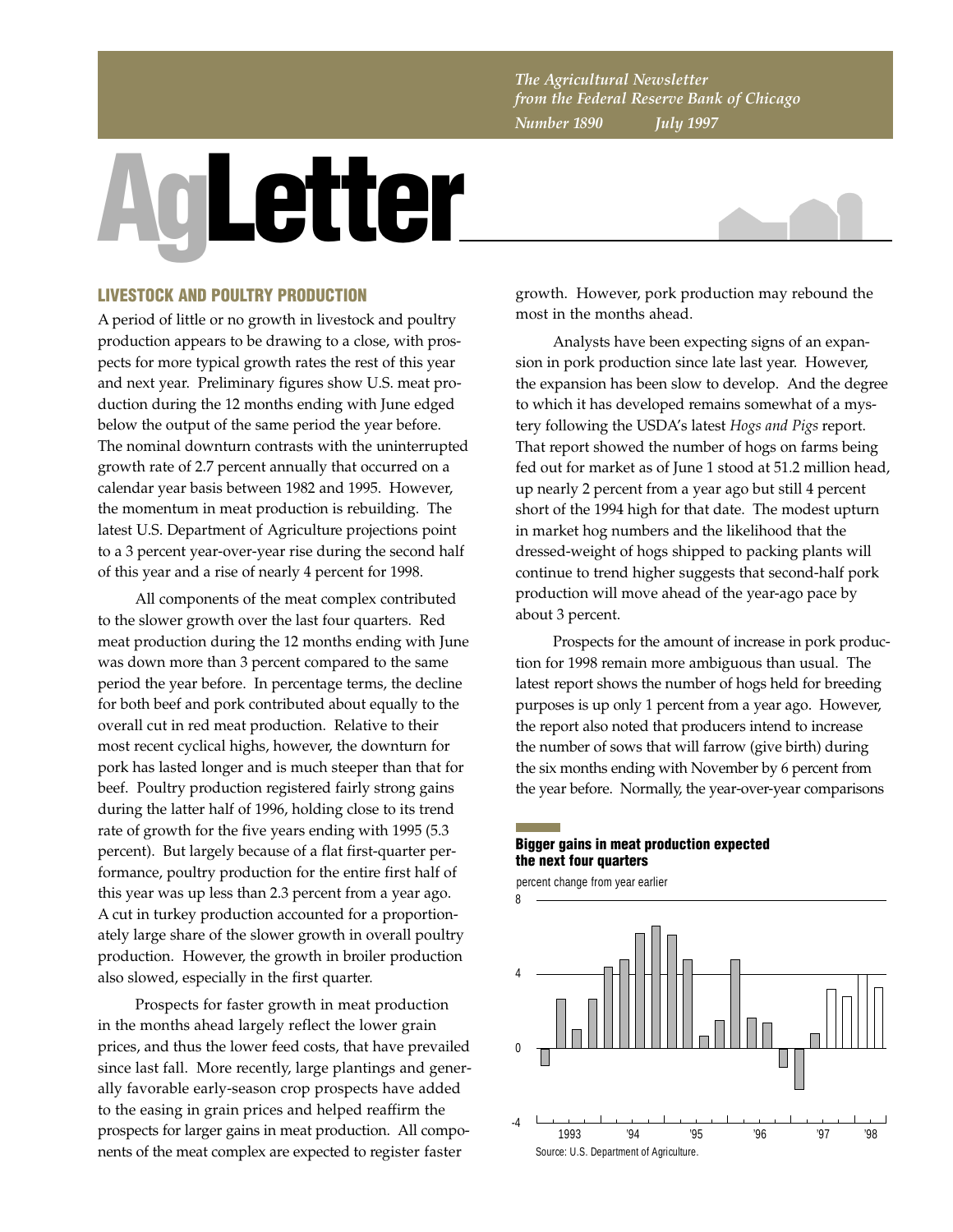between these two gauges of future production tend to align more closely. The latest readings, if accurate, imply the farrowings-to-beginning breeding stock ratio for this six-month period would have to rebound from a 7-year low in 1996 to an 11-year high in 1997. The historical record implies such a rebound is possible. Achieving it, however, will require that the various problems that lowered the farrowing efficiency of the breeding herd in recent quarters must be avoided. If the June-November farrowing intentions prove accurate, and assuming the trend rate of increase in the number of pigs weaned per litter, pork production in the first half of next year would likely be up 8 percent or more from this year's level. Alternatively, if the latest breeding stock estimate proves to be a more reliable gauge of future production, the first-half gain in pork production may be closer to 3 or 4 percent.

Hog farmers in the five states comprising the Seventh Federal Reserve District (Illinois, Indiana, Iowa, Michigan, and Wisconsin) remain less inclined to expand than those elsewhere. Reflecting this, the number of market hogs on farms in District states as of June 1 was down 2.5 percent from a year ago while the inventory of hogs held for breeding purposes was up only nominally. Iowa and Michigan accounted for all the indicated rise in breeding stock. Like hog farmers elsewhere, however, the farrowing intentions of those in District states point to more efficient use of the breeding stock. During the six months ending with November, hog producers in District states intend to boost sow farrowings 4.3 percent relative to a year ago.

Beef production is also expected to turn up this summer. Unlike for pork, however, the upturn for beef may be modest in magnitude and brief in duration. Recent trends in beef production have reflected an increased number of cattle moving to packing plants from feedlots, while much improved earnings prospects have slowed the rate of culling (liquidation) of the beef cow herd. Culling of the beef cow herd turned up in late 1994 and accelerated sharply in 1996 as high grain prices, drought-withered pastures, and low feeder cattle prices culminated in heavy financial losses among beef cow owners. But conditions improved considerably in recent months as feeder cattle prices firmed, pasture conditions improved, and lower feed costs strengthened the demand to place cattle in feedlots. The culling of the beef cow herd, although still high, slowed appreciably during the first half. Reflecting this, weekly reports show the number of beef cows processed at federally-inspected plants during the second quarter was down a fifth from the high year-ago level.

### **Hog numbers turn up nationwide but decline further in District states**



While the culling of the beef cow herd slowed, the marketing of cattle out of feedlots started edging up. At the beginning of the year, the inventory of cattle in feedlots was estimated to be up 2 percent from the year before, both among large (1,000+ head capacity) feedlots and among feedlots of all sizes. Since then, the number of cattle shipped from large lots to packing plants has held marginally above the year-earlier pace. Simultaneously, the movement of lighter-weight cattle into large feedlots for finishing continued strong; up more than a tenth through May. Accordingly, the June 1 inventory of cattle in large feedlots was up 12 percent from last year and—at least for the major cattle feeding states—high by historical standards. USDA analysts believe these developments will lead to a modest year-over-year gain in beef production during the second half of this year. Their projections for the first half, and for all of next year, however, signal a return to marginal declines in beef production.

Except for Iowa, evidence on the current underlying trends in cattle and beef production for District states is fairly limited. At the beginning of this year, the District states' inventory of cattle in all feedlots (large lots plus those with less than a thousand head capacity) was estimated to be up 5 percent from the year before and the highest in six years. More current information for District states is only available for Iowa. For that state, the number of cattle marketed out of large (1,000+) lots through May was down considerably (13 percent) from last year. Placements of lighter-weight cattle in Iowa feedlots lagged during the winter months, but then moved ahead of the year-earlier pace in April and May. As of June 1, the inventory of cattle in large Iowa feedlots was unchanged from a year earlier.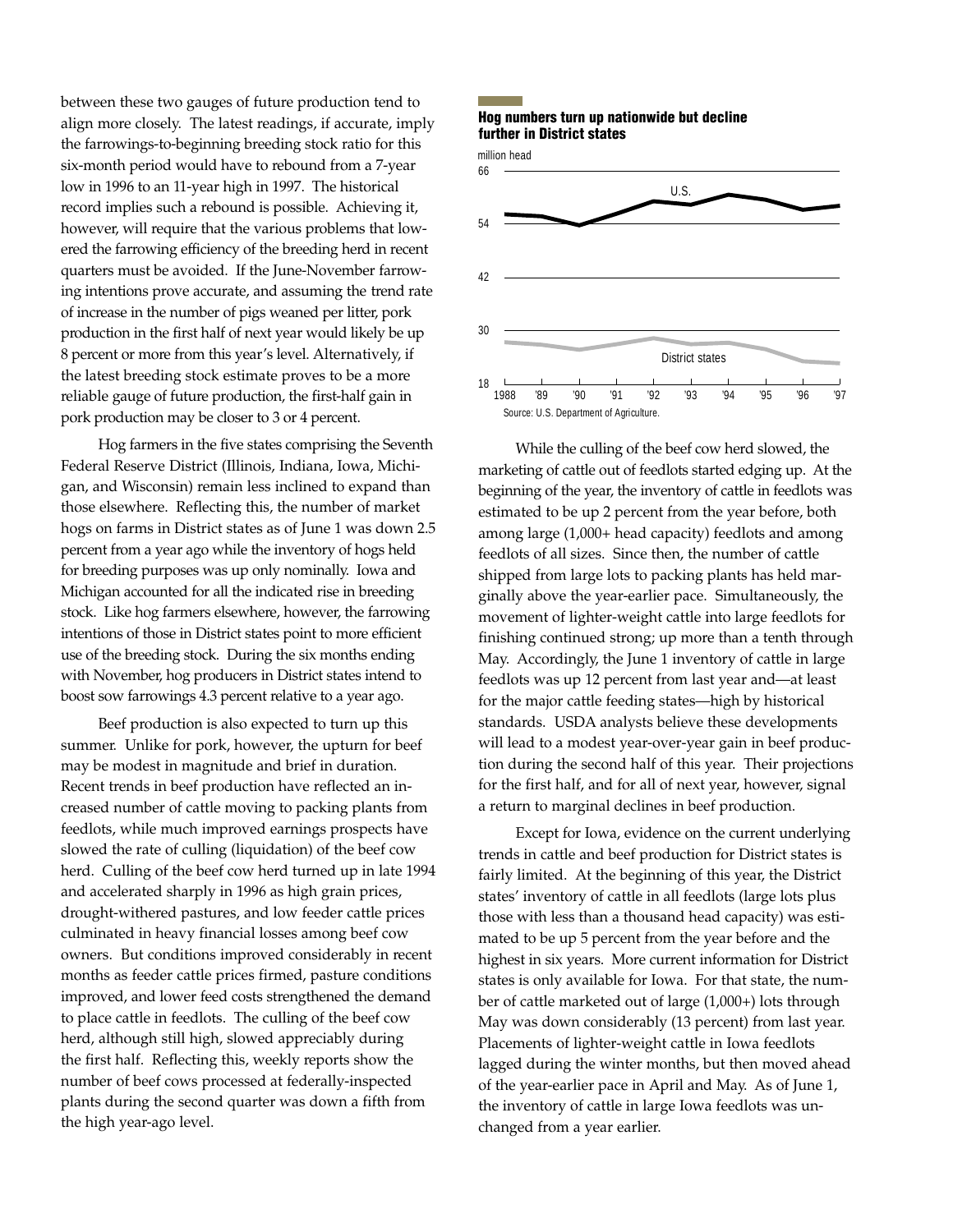The year-over-year gains in poultry production are also expected to widen, perhaps to 5 percent during the second half of this year and possibly stretching to 6 percent in the first half of next year. Weekly reports show both the number of eggs set in incubators at commercial broiler hatcheries and the number of broiler chicks placed with growers have recorded larger gains since late winter. The increased placements, lower feed costs, and the continuing modest gains in the weight of the finished broilers support prospects for a 6 percent rise in production during the second half of this year. USDA analysts also project comparable gains in broiler production for 1998. Turkey production during the second half of this year may only match last year's higher level. Depressed turkey prices earlier this year temporarily halted the expansion in production. But USDA analysts are expecting a rebound in turkey production, with projected year-over-year gains of more than 5 percent throughout next year.

Eggs represent another component of the poultry complex where faster growth is expected in the months ahead. From 1990 to 1995, U.S. egg production registered a compound growth rate of 1.8 percent annually. Last year's rise edged up to 2.1 percent, a rate of gain that continued (on a daily average basis) through the first half of this year. But egg producers have added to their flocks and the gains in egg production are expected to widen further. USDA analysts now believe the year-over-year rise in egg production will reach 3.2 percent during the second half of this year and hold in the 2.5 to 3 percent range through much of next year.

Sharply expanding production in Iowa has added considerably to the share of U.S. egg production that comes from farms in District states. Indiana has long held a dominate role in egg production, ranking second only to California during the late 1980s and early 1990s before dropping to a third- or fourth-place ranking (behind Ohio and, in some years, Pennsylvania) more recently. Now Iowa appears likely to move ahead of Indiana in annual egg production. Since the turn of the current decade, Iowa has dominated the expansion in egg production with a compound growth rate of over 15 percent annually. Monthly data through May shows the strong gains in Iowa are continuing this year. And interestingly enough, the figures for April and May were the first to show that egg production in Iowa exceeds that for Indiana. With the growth that has occurred in Iowa in recent years, the five states of the Seventh Federal Reserve District now account for nearly 19 percent of U.S. egg production, up from 15 to 16 percent in the late 1980s.

The implications of faster growth in meat and poultry production in the months ahead are mixed, and will hinge in part on how the growth is distributed between domestic and foreign markets. Traditionally, domestic markets absorbed the bulk of the output from U.S. livestock and poultry producers. With respect to meat, net imports marginally supplemented domestic production until the early 1990s. Since then, the U.S. has become a net exporter of meats. Rapid growth in meat exports since the early 1990s has diverted over half of the growth in U.S. meat production away from domestic supplies and into foreign markets. Surging exports and steady population gains together have balanced out most of the growth in U.S. meat production in recent years, cushioning the impact on livestock and poultry prices and the earnings of producers.

Export trends are often in a state of flux and projections need to be viewed tentatively. But the growth in meat exports may be slowing. Net pork exports are expected to increase substantially again this year and next, largely because disease problems elsewhere have curtailed pork shipments from other foreign sources. Alternatively, the growth in beef exports appears to be slowing this year while beef imports are registering much faster growth. The latest USDA projections show that net beef imports, both this year and in 1998, will be larger than was the case last year. And poultry exports so far this year have fallen short of the double-digit growth rates forecasted earlier by the USDA. These developments suggest most of the projected growth in livestock and poultry production may be channeled into domestic markets. As such, the increased domestic supplies could begin to weigh on commodity prices and lead to lower returns for many livestock and poultry producers in the months ahead. For domestic consumers, however, the increased supplies should help to hold the line on retail prices for meats and eggs.

*Gary L. Benjamin*

Agletter (ISSN 1080-8639) is published monthly by the Research Department of the Federal Reserve Bank of Chicago. It is prepared by Gary L. Benjamin, economic adviser and vice president, Mike A. Singer, economist, and members of the Bank's Research Department, and is distributed free of charge by the Bank's Public Information Center. The information used in the preparation of this publication is obtained from sources considered reliable, but its use does not constitute an endorsement of its accuracy or intent by the Federal Reserve Bank of Chicago.

To subscribe, please write or telephone: Public Information Center Federal Reserve Bank of Chicago P.O. Box 834 Chicago, IL 60690-0834 Tel. no. 312-322-5111 Fax no. 312-322-5515

Ag Letter is also available on the World Wide Web at http://www.frbchi.org.